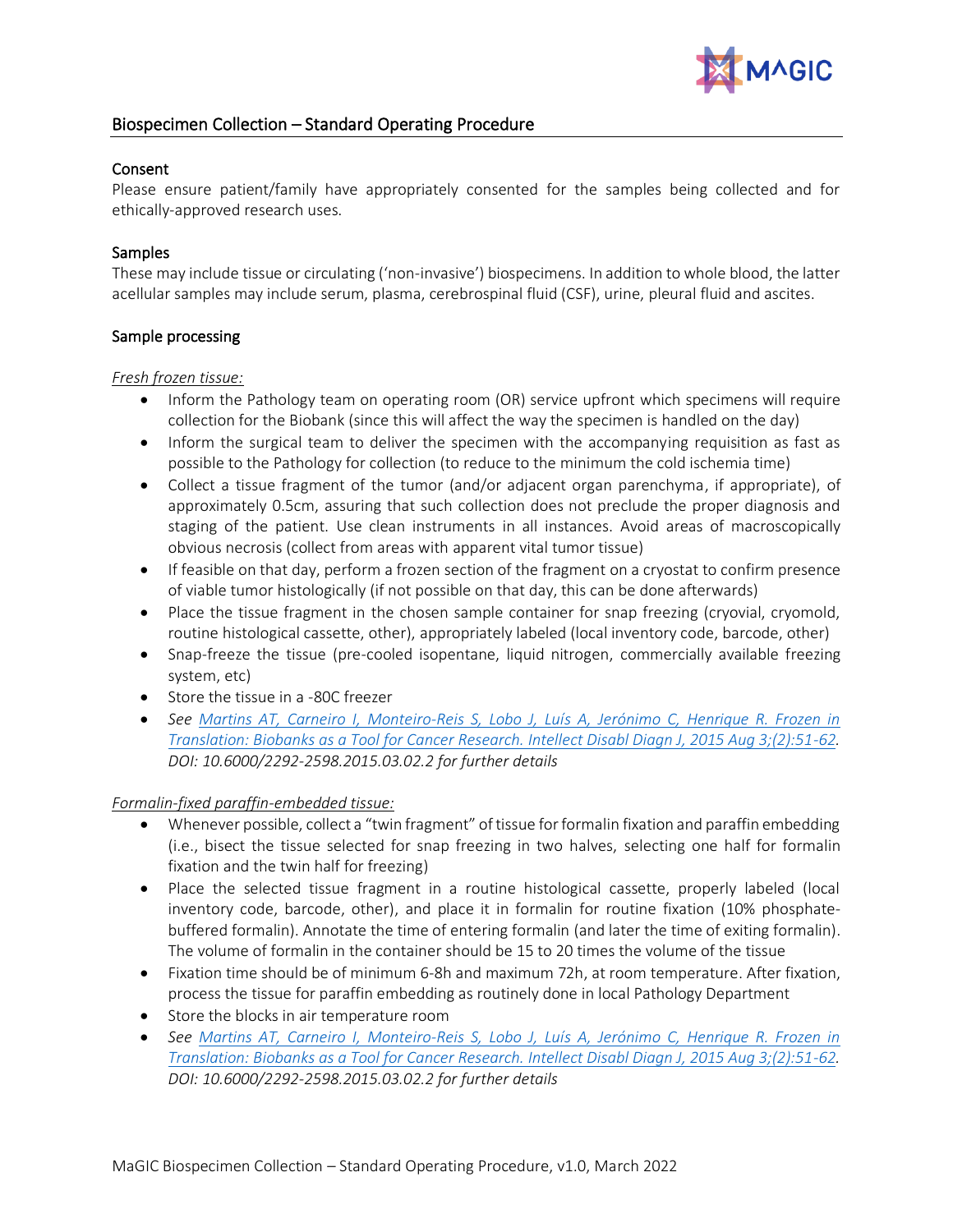

*Serum (for downstream microRNA analysis):*

- Whole blood is collected in e.g., a standard gel separator tube (e.g., hospital electrolytes tube) or equivalent
- Sample is allowed to clot for 30 minutes (or as per the manufacturer's instructions)
- Sample is then centrifuged down at 2,500-3,000 x g for 10 minutes at room temperature (or as per the manufacturer's instructions) within four hours of collection
- This causes the blood cells to collect below the gel layer, and then the supernatant (serum; upper straw-colored clear fluid layer) is aliquoted off into fresh, appropriately labelled and dated 1ml tube(s), not containing any other components/reagents, and stored at -80C, until required for use.
- Avoid collecting obviously macroscopically bloodstained samples
- *Se[e Murray et al, "Future-Proofing" Blood Processing for Measurement of Circulating miRNAs in](https://pubmed.ncbi.nlm.nih.gov/29254935/)  [Samples from Biobanks and Prospective Clinical Trials, Cancer Epidemiology, Biomarkers &](https://pubmed.ncbi.nlm.nih.gov/29254935/)  [Prevention, 2018](https://pubmed.ncbi.nlm.nih.gov/29254935/) and [Murray et al, A Circulating MicroRNA Panel for Malignant Germ Cell Tumor](https://pubmed.ncbi.nlm.nih.gov/32852767/)  [Diagnosis and Monitoring, Methods in Molecular Biology, 2021](https://pubmed.ncbi.nlm.nih.gov/32852767/) for further details.*

## *Plasma (for downstream microRNA analysis):*

- Whole blood is collected in e.g., an ethylenediaminetetraacetic acid (EDTA) tube or equivalent
- Samples is then processed within one hour of collection
- Sample is centrifuged at 1,600 x g for 10 minutes at room temperature (or as per the manufacturer's instructions)
- This causes the blood cells to form a layer at the bottom of the tube, and then the supernatant (plasma; upper straw-colored clear fluid layer) is aliquoted off into fresh, appropriately labelled and dated 1ml tube(s), not containing any other components/reagents, and stored at -80C, until required for use.
- Avoid collecting obviously macroscopically bloodstained samples
- *See [Murray et al, "Future-Proofing" Blood Processing for Measurement of Circulating miRNAs in](https://pubmed.ncbi.nlm.nih.gov/29254935/)  [Samples from Biobanks and Prospective Clinical Trials, Cancer Epidemiology, Biomarkers &](https://pubmed.ncbi.nlm.nih.gov/29254935/)  [Prevention, 2018](https://pubmed.ncbi.nlm.nih.gov/29254935/) and [Murray et al, A Circulating MicroRNA Panel for Malignant Germ Cell Tumor](https://pubmed.ncbi.nlm.nih.gov/32852767/)  [Diagnosis and Monitoring, Methods in Molecular Biology, 2021](https://pubmed.ncbi.nlm.nih.gov/32852767/) for further details.*

*Plasma for downstream circulating tumour DNA (ctDNA) analysis]:*

- The separated plasma, as aliquoted off above after the  $1,600 \times g$  centrifugation step, is subjected to a secondary centrifugation of 14,400 x g for 10 minutes at room temperature, as per standard protocol conditions for preparing plasma for optimal ctDNA analysis
- The supernatant is aliquoted off into fresh, appropriately labelled and dated 1ml tube(s), not containing any other components/reagents, and stored at -80C, until required for use.
- Avoid collecting obviously macroscopically bloodstained samples
- Such samples need to be clearly labelled to highlight that they have been subject to a second, highspeed centrifugation, as these samples are not optimal for downstream microRNA studies
- *Se[e Murray et al, "Future-Proofing" Blood Processing for Measurement of Circulating miRNAs in](https://pubmed.ncbi.nlm.nih.gov/29254935/)  [Samples from Biobanks and Prospective Clinical Trials, Cancer Epidemiology, Biomarkers &](https://pubmed.ncbi.nlm.nih.gov/29254935/)  [Prevention, 2018](https://pubmed.ncbi.nlm.nih.gov/29254935/) and [Murray et al, A Circulating MicroRNA Panel for Malignant Germ Cell Tumor](https://pubmed.ncbi.nlm.nih.gov/32852767/)  [Diagnosis and Monitoring, Methods in Molecular Biology, 2021](https://pubmed.ncbi.nlm.nih.gov/32852767/) for further details.*